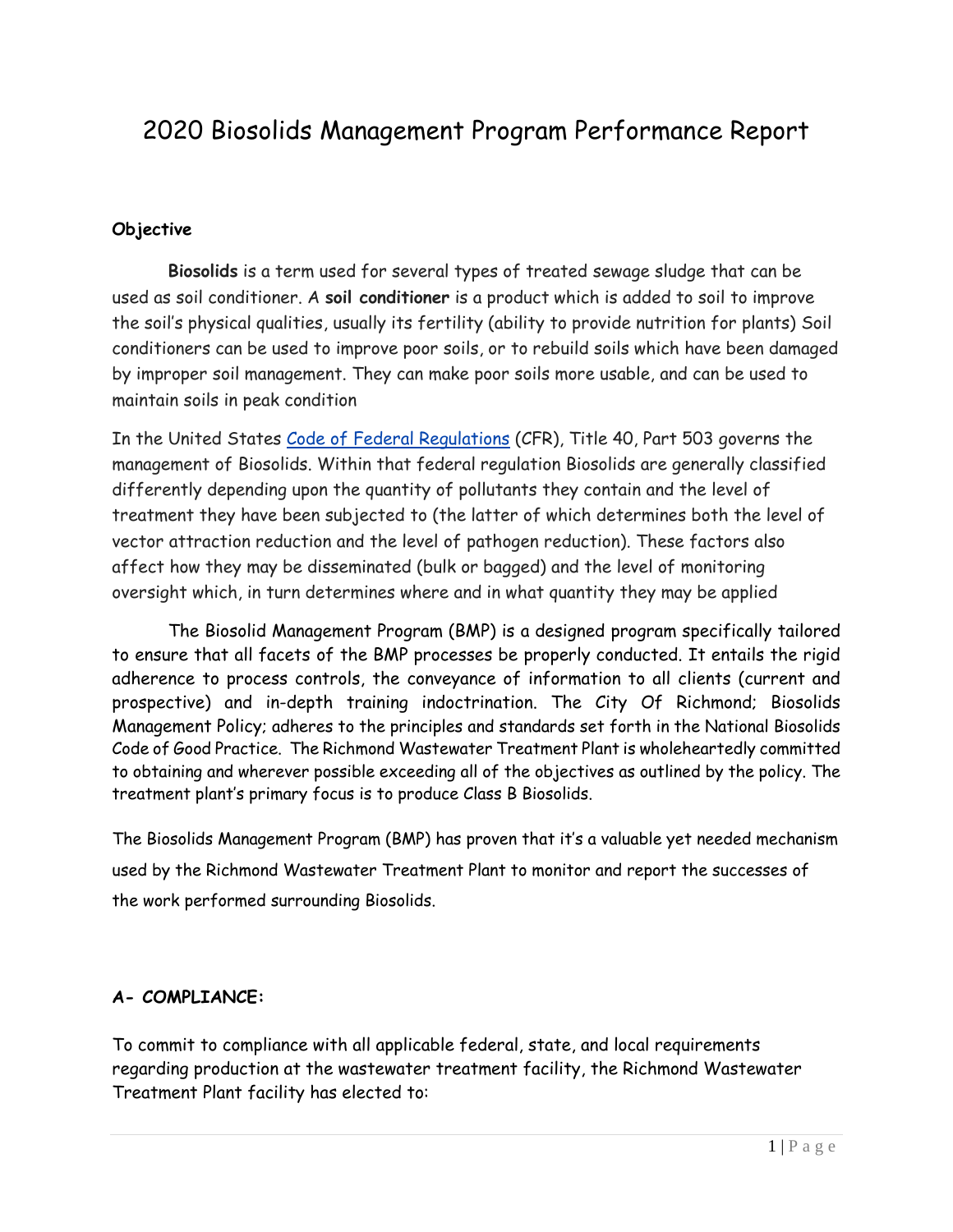- 1) Meet concentration limits,
- 2) Meet class "B" pathogen standards;
- 3) Achieve 38% volatile solids reduction for vector control

As treatment for its anaerobically digested Biosolids, Primary Biosolids is collected from our primary clarifiers, grit removed by 3 hydro-grit units and thickened in four gravity thickeners. Waste activated sludge is pulled from the return Biosolids stream and thickened in four thickening centrifuges. Biosolids is then pumped to one of the five anaerobic digesters. Overflow from the digesters is stored in one of the 2 Biosolids storage tanks and pumped to one of the five dewatering centrifuges where polymer is added. Once dewatered, Biosolids is stored in the plant's storage pads and then hauled to land application site by the hauling/land application contractor.

### **B- Standards**

(1) **Class "B" pathogen standards:** The optimum temperature required for microorganisms to stabilize the organic matter is 95F. During this year, the monthly average temperature and detention time were greater than 95F and 15 days respectively and comply with the federal regulation requirements [40 CFR 503.32(b) (3)].

### (2) **Vector Attraction Reduction: [40 CFR 503.33(b) (1)/alt (10)].**

Samples are collected bimonthly; the volatile solids reduction must be equal or greater than 38% to allow the Biosolids to be land applied. Biosolids failing to meet a 38% reduction are incorporated into the ground within six hours or hauled to landfill. All samples meet the required 38% reduction for this year.

| <b>Sample Period</b> | Gravity<br><b>Thickeners</b><br>%<br><b>Volatiles</b> | <b>Thickening</b><br><b>Centrifuges</b><br>%<br><b>Volatiles</b> | Digester Overflow<br>% Volatiles | <b>Volatile</b><br><b>Reduction%</b> |
|----------------------|-------------------------------------------------------|------------------------------------------------------------------|----------------------------------|--------------------------------------|
| <b>JAN-FEB</b>       | 80.8                                                  | 71.5                                                             | 62.0                             | 57.6                                 |
| <b>MAR-APR</b>       | 84.7                                                  | 71.8                                                             | 62.6                             | 65.6                                 |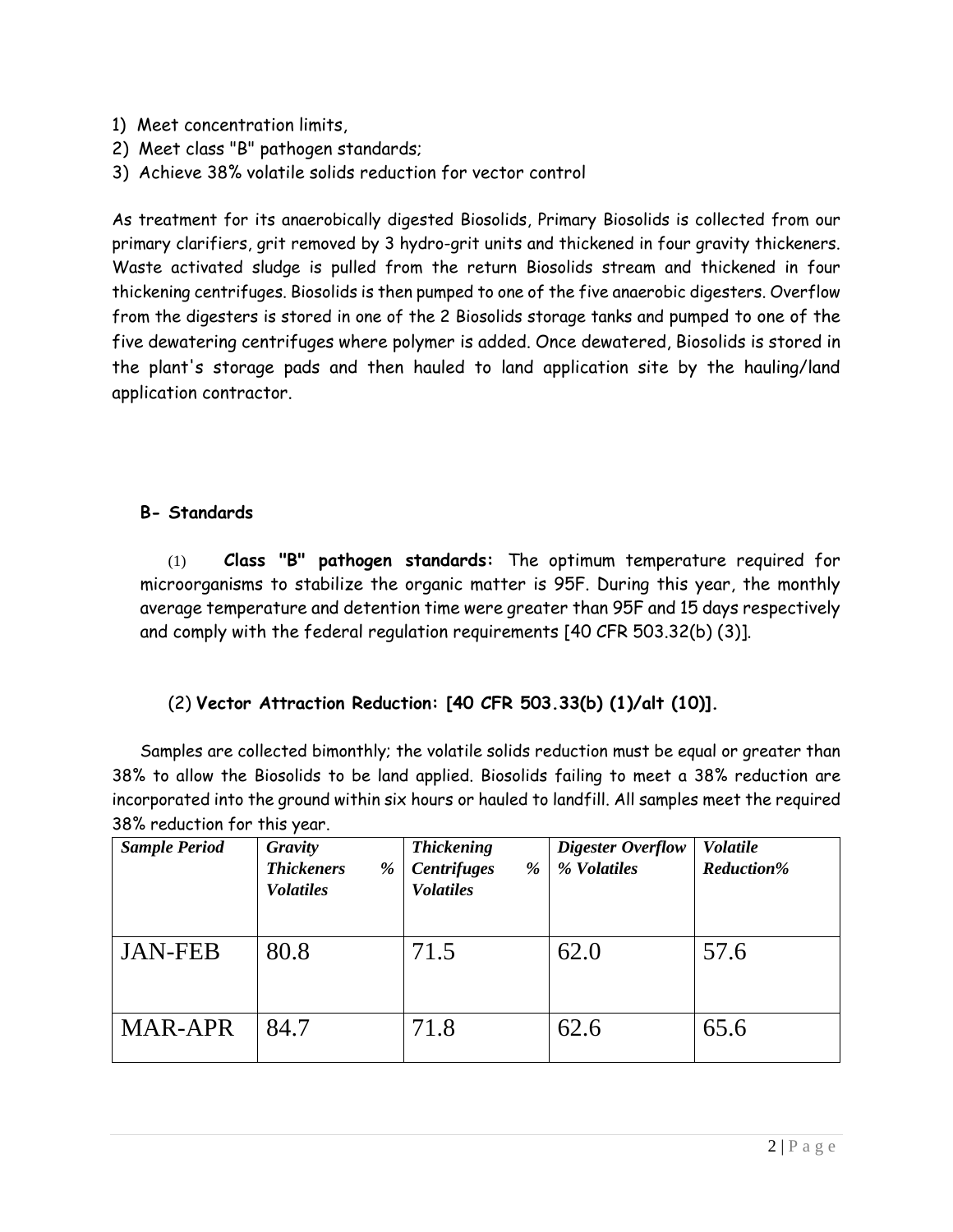| <b>MAY-JUN</b> | 74.5 | 72.3 | 62.5 | 42.0 |
|----------------|------|------|------|------|
| <b>JUL-AUG</b> | 78.7 | 66.1 | 56.5 | 60.6 |
| SEPT-OCT       | 70.9 | 63.4 | 55.9 | 43.8 |
| NOV-DEC        | 78.5 | 69.9 | 58.4 | 57.8 |

### (3) **Concentration Limits.**

The chart below shows the Biosolids metals concentration in 2020 and the concentration limits for Arsenic, Mercury, Molybdenum, Cadmium, Lead, Nickel, Copper and Zinc. All metal analytical results are under the required concentration limits.

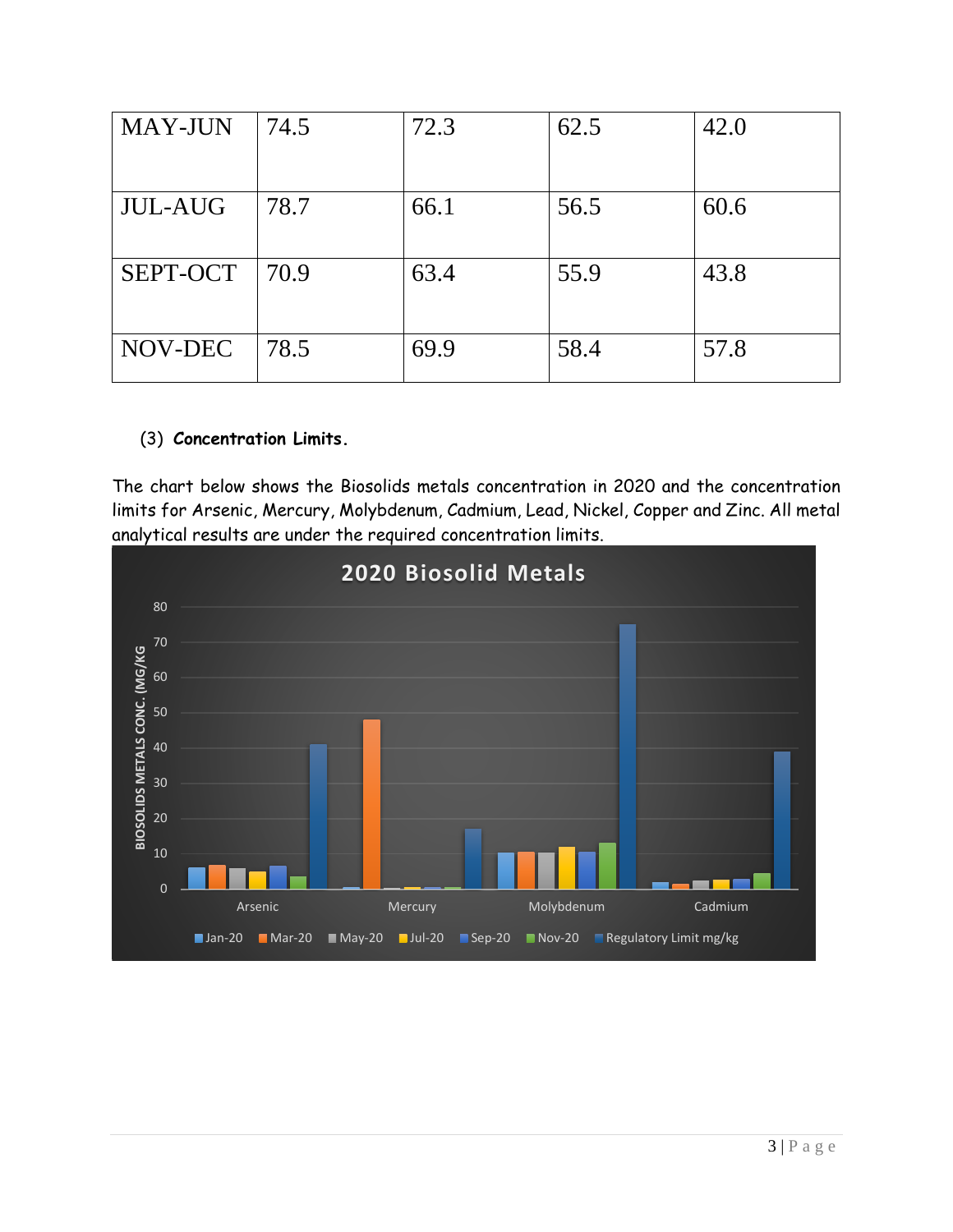

## **C PRODUCT & QUALITY MONITORING:**

To provide Biosolids that meets the applicable standards for their intended use or disposal, the Richmond Biosolids program is built around the concept of beneficial reuse of nutrients contained within the Biosolids produced from the treatment process. During 2020, we recycled 30637 tons of class B Biosolids for our agricultural customers in rural Virginia.

### **D BIOSOLIDS MANAGEMENT PROGRAM:**

The WWTP has implemented the Biosolids Management Program that includes a method of internal audit and independent third-party verification to ensure effective ongoing Biosolids operations.

### **AUDIT FINDING**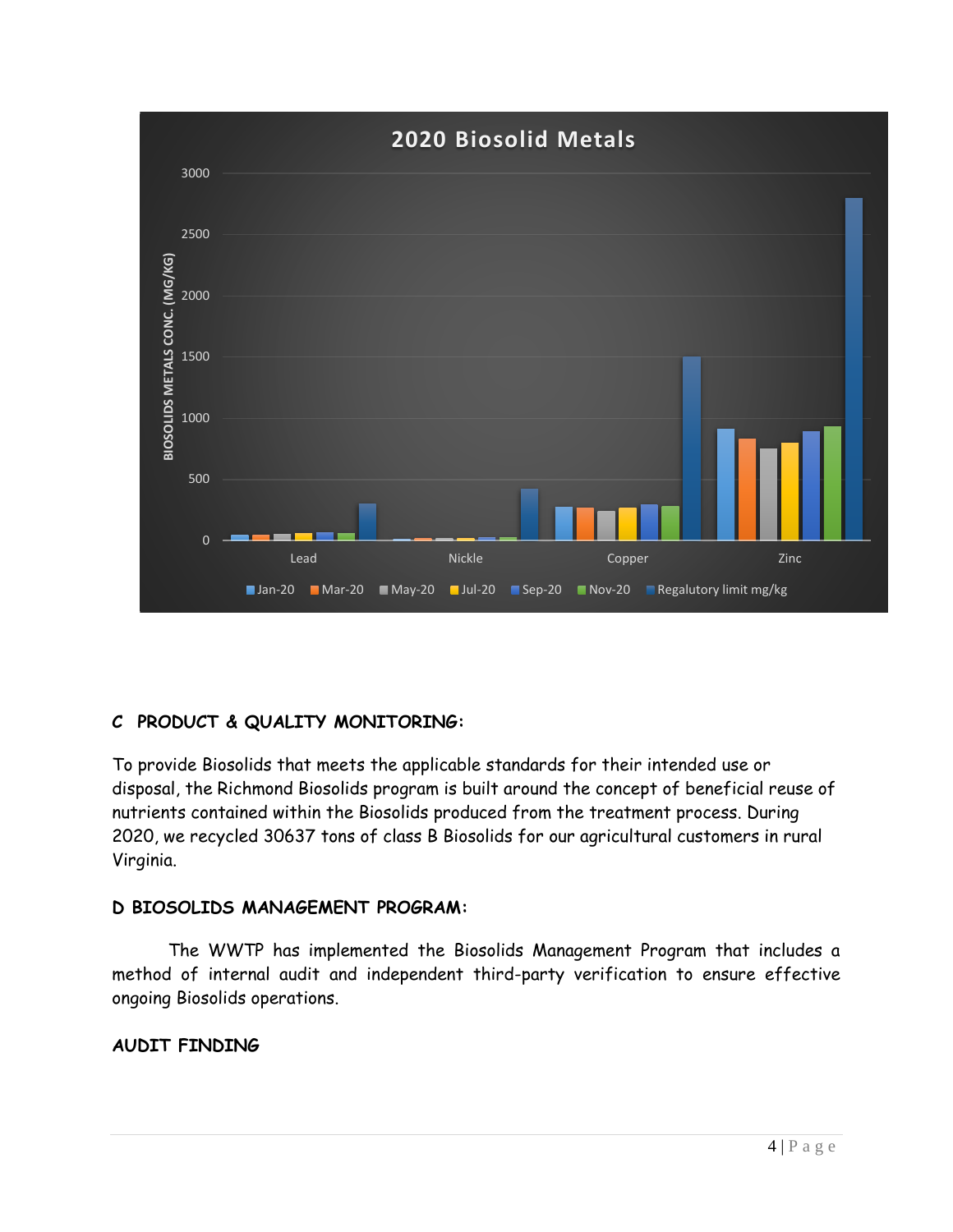In December 2020, the NSF-International Strategic Registrations conducted the tenth Re-verification Audit for the City, the lead auditor recommended that the City of Richmond obtained the platinum plus NBP certification.

### **Audit's results and actions taken in response to the audit results:**

As a result of the 2020 audit there were no major nonconformance, 2 minor nonconformance, 2 positive observation, and 13 opportunities for improvement!

| Audit<br>Results/Commendations                                                                    | Responses/Corrective<br>Actions                   |
|---------------------------------------------------------------------------------------------------|---------------------------------------------------|
|                                                                                                   |                                                   |
|                                                                                                   |                                                   |
| <b>Multiple Elements - Opportunity for improvement</b>                                            | CAR Ref: 212- I've spoken with Mr.David           |
| - Several elements of the NBP standard have                                                       |                                                   |
| specific requirements for contractors (prime                                                      | Simons, President of Nutriblend, he has agreed to |
| contractors and all their subcontractors) in their                                                |                                                   |
| service agreements. These are: Requirement 7.4 -                                                  | amend the current contract to require all it's    |
| Service agreements must define and document the                                                   |                                                   |
| roles and responsibilities of contractors retained to                                             | subcontractors to adhere to Richmond's BMP.       |
| perform various biosolids management activities                                                   |                                                   |
| and EMS functions; Requirement 8.4 - Service<br>agreements require contractors to establish their | Furthermore, any future solicitation for bid will |
| own training programs consistent with their roles                                                 | require subcontractors meet EMS requirement.      |
| and responsibilities in biosolids management                                                      |                                                   |
| activities; Requirement 9.4 - Contractors' roles                                                  |                                                   |
| and responsibilities in the communications                                                        |                                                   |
| program must be defined; Requirement 10.4 -                                                       |                                                   |
| Contractors must establish their own operational                                                  |                                                   |
| controls consistent with their roles and                                                          |                                                   |
| responsibilities in biosolids management                                                          |                                                   |
| activities; Requirement 11.4 - Contractors are                                                    |                                                   |
| required to establish and maintain Emergency                                                      |                                                   |
| Preparedness and Response Plans and Procedures                                                    |                                                   |
| to assure effective responses to accidents and                                                    |                                                   |
| emergency situations associated with biosolids                                                    |                                                   |
| management activities; Requirement 12.4 -                                                         |                                                   |
| Contractors service agreements require                                                            |                                                   |
| contractors to establish documentation, document                                                  |                                                   |
| control and record requirements for biosolids                                                     |                                                   |
| management activities conducted by them, and                                                      |                                                   |
| that these are incorporated into its EMS for<br>biosolids; and Requirement 13.3 - Contractors are |                                                   |
| required to establish and maintain regular                                                        |                                                   |
| monitoring and measurement procedures and                                                         |                                                   |
| practices for all their assigned biosolids                                                        |                                                   |
| management activities, as defined in their service                                                |                                                   |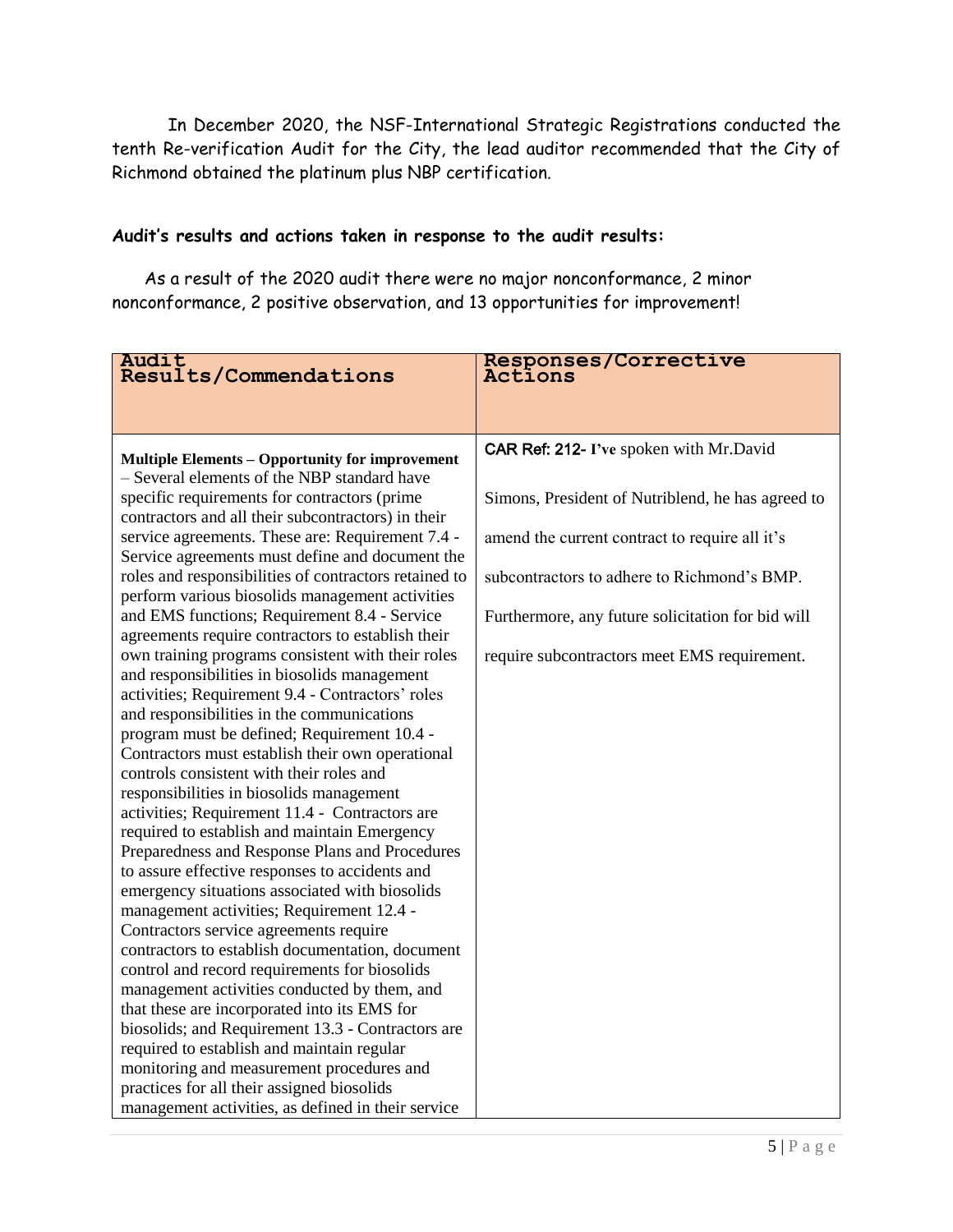| agreements. The existing contract with Nutriblend |  |
|---------------------------------------------------|--|
| does not have these requirements specifically     |  |
| identified in their subcontract for hauling       |  |
| biosolids. Also consider including each of these  |  |
| requirement in all future biosolids contract      |  |
| solicitations.                                    |  |
|                                                   |  |
|                                                   |  |
|                                                   |  |

| Audit<br>Results/Commendations                                                                                                                                                                                                                                                                                                                                                                                                                                                                                                                                                                                                                                                                                    | Responses/Corrective<br>Actions                                                                                                                                                                                                                                          |
|-------------------------------------------------------------------------------------------------------------------------------------------------------------------------------------------------------------------------------------------------------------------------------------------------------------------------------------------------------------------------------------------------------------------------------------------------------------------------------------------------------------------------------------------------------------------------------------------------------------------------------------------------------------------------------------------------------------------|--------------------------------------------------------------------------------------------------------------------------------------------------------------------------------------------------------------------------------------------------------------------------|
|                                                                                                                                                                                                                                                                                                                                                                                                                                                                                                                                                                                                                                                                                                                   |                                                                                                                                                                                                                                                                          |
| <b>Element 5-Requirement 5.5 – Opportunity</b><br>for improvement – based on discussions with<br>biosolids management personnel the following<br>clarifications should be made to the goals and<br>objectives:<br>For the goal related to lowering the average time<br>of completion of Work Orders, the modified goal<br>will be that within 30 days completely close 100<br>% of the work orders that have been open for<br>more than 90 days. Also continue to track the<br>average time for completion of work orders to<br>ensure the average time continues to decrease.                                                                                                                                    | CAR Ref: 213- As of 12/07/20, the BMP updated<br>the Goals and objective table to reflect the<br>auditor's suggestions in retrospect to the<br>modifications of our current goals. The Biosolids<br>supervisor will periodically review the BMP goals<br>and objectives. |
| For the goal to improve the ratio of preventive to<br>corrective work, continue to track the ratio of the<br>number of preventive work orders verses the<br>number of corrective work orders with a ratio goal<br>of 70/30 based on work order numbers. Also,<br>track the actual number of work hours required to<br>complete preventive work orders, versus the<br>actual work hours required to complete corrective<br>work orders. These can be used to establish an<br>acceptable ratio goal in the future.<br>For the goal associated with planned work hours<br>verses actual work hours on individual work<br>orders, specify that no work hours should be<br>expended beyond 20% more than the estimated |                                                                                                                                                                                                                                                                          |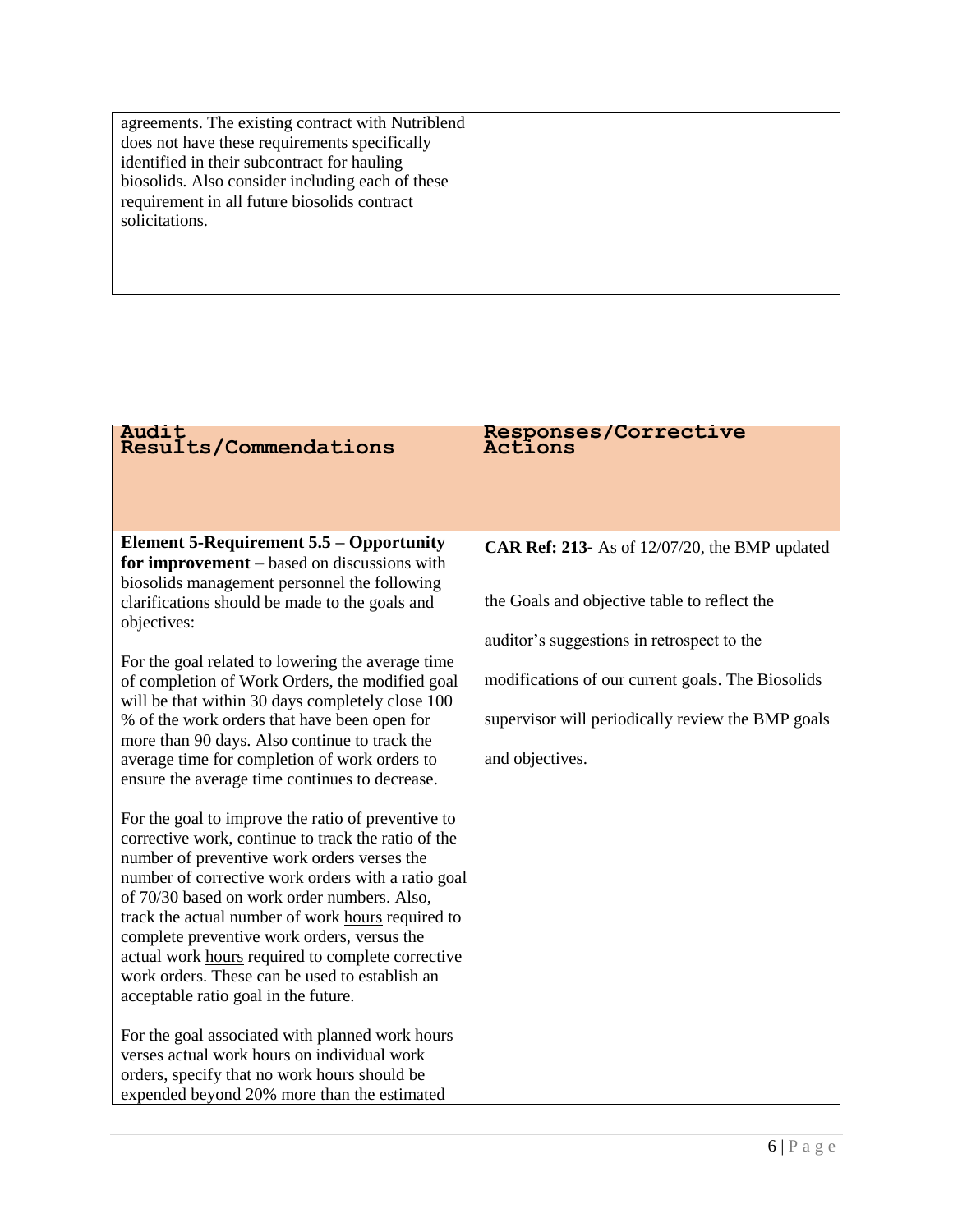| hours. (note: an exception to this goal on an<br>individual work order may be made through<br>authorization from the supervisor.) This goal is to<br>be implemented within three months.<br>For the goal associated with covering the<br>biosolids storage area establish the measurability<br>as lowering the weight of biosolids removed from<br>the storage area compared to the weight of the<br>biosolids added to the storage area by 18%. That<br>is, the quantity of biosolids removed from the<br>storage area should be 18% less than that added<br>due to loss of water associated with evaporation<br>and solids drying. |                                                                                                                                                                                                                                                                                                                                    |
|--------------------------------------------------------------------------------------------------------------------------------------------------------------------------------------------------------------------------------------------------------------------------------------------------------------------------------------------------------------------------------------------------------------------------------------------------------------------------------------------------------------------------------------------------------------------------------------------------------------------------------------|------------------------------------------------------------------------------------------------------------------------------------------------------------------------------------------------------------------------------------------------------------------------------------------------------------------------------------|
| Element -6 requirement 6.4 - Opportunity                                                                                                                                                                                                                                                                                                                                                                                                                                                                                                                                                                                             | <b>CAR Ref: 214-</b> The Biosolids supervisor will                                                                                                                                                                                                                                                                                 |
| for improvement- The standard requires that<br>interested parties be provided with meaningful<br>opportunities to express views and perspectives<br>relative to biosolids management activities. A<br>key area of interpretation of this requirement is<br>that interested parties and regulators should be<br>provided with a notice of intent to receive a<br>third party audit along with information on<br>approaches for observing the audit. Richmond<br>did not provide such a notice for the re-<br>verification audit.                                                                                                      | send out notifications to interested parties for all<br>future third-party audits 2 week prior to the<br>scheduled audit. Furthermore, the Plant<br>Operations Supervisor-Senior will follow-up with<br>the biosolids supervisor during their bi-weekly<br>meeting before the audit to ensure that<br>notifications were sent out. |
| Element -8 requirement 8.1 - Opportunity                                                                                                                                                                                                                                                                                                                                                                                                                                                                                                                                                                                             | CAR Ref: 216-The Plant Superintendent will                                                                                                                                                                                                                                                                                         |
| for improvement- Consider having two or three<br>plant personnel trained in ISO 14001-<br>Environmental Management System Auditor<br>Training so that they can supplement and<br>eventually replace the current internal auditors as<br>part of succession planning                                                                                                                                                                                                                                                                                                                                                                  | assign at least two additional staff to receive EMS<br>training and to be trained as internal auditors by<br>August 2021. The Biosolids supervisor will<br>ensure continuously that there is an internal<br>auditor as backup to support the audit team.                                                                           |
| <b>Element-</b> $7$ <b>Positive</b> $-$ The city has appointed an<br>individual with overall responsibility for ensuring<br>that the biosolids management program and EMS<br>are implemented and maintained. In the year since<br>Faheem has taken on this responsibility he has<br>implemented several improvements that deserve<br>recognition: he has initiated an aggressive training<br>program to ensure all employees are aware of<br>their biosolids management system<br>responsibilities, he had used the CAR form to<br>recommend a spill control improvement for                                                         | The BMP team will continue to develop and<br>improve the BMP program.                                                                                                                                                                                                                                                              |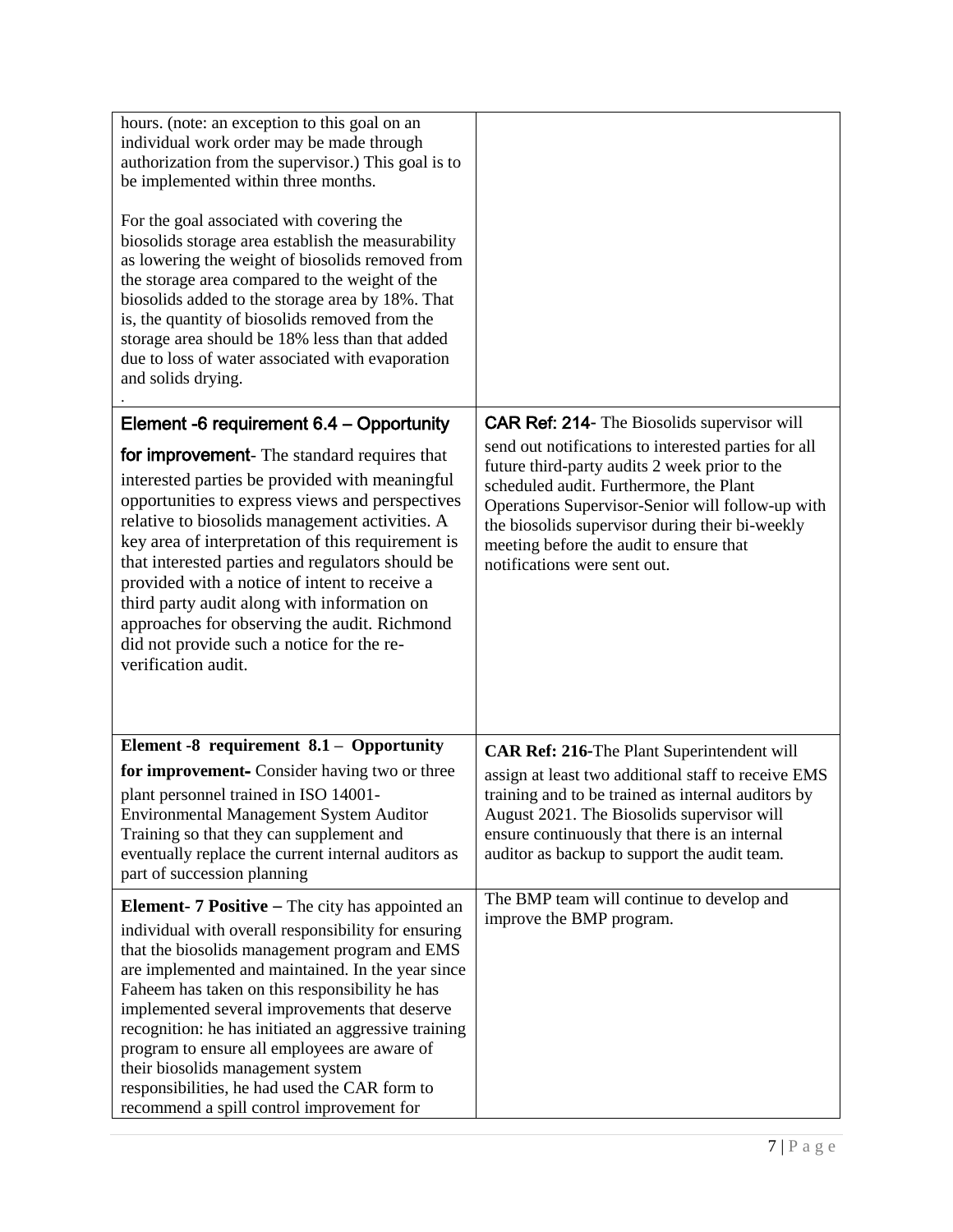| minimizing the impact of polymer spills, and he<br>has instituted an increase in communication and<br>coordination of biosolids improvements with<br>operations personnel.                                                                                                                                                                                                                                                                                                             |                                                                                                                                                                                                                                                                                                                                                                                                                                                              |
|----------------------------------------------------------------------------------------------------------------------------------------------------------------------------------------------------------------------------------------------------------------------------------------------------------------------------------------------------------------------------------------------------------------------------------------------------------------------------------------|--------------------------------------------------------------------------------------------------------------------------------------------------------------------------------------------------------------------------------------------------------------------------------------------------------------------------------------------------------------------------------------------------------------------------------------------------------------|
| Element -7 requirement 7.3 – Opportunity<br>for improvement -Consider including specific<br>measurable targets related to the Biosolids<br>Management Program in individuals' annual<br>performance evaluations.                                                                                                                                                                                                                                                                       | CAR Ref: 215- The plant manager suggest that a<br>BMP refresher could be added to an individual's<br>evaluation. This is an ongoing internal discussion<br>that needs time to develop.                                                                                                                                                                                                                                                                       |
| Element -8 requirement 8.4 - Minor<br>nonconformance-- Nutriblend has not formally<br>identified its training program for communication<br>of the Richmond BMS Policy to its employees, its<br>BMS roles and responsibilities, its communication<br>responsibilities related to Richmond's biosolids,<br>its Emergency Preparedness and Response Plans<br>and Procedures; and its operational controls and<br>monitoring and measurement responsibilities<br>(with assistance of DEQ). | <b>CAR Ref: 210-</b> As of 12/04/20, spoken with<br>Mr.David Simons, President of Nutriblend, to<br>bring awareness of the importance of having<br>documentation of the issues that is of concern to<br>the BMP program. Mr.Simons, has committed to<br>start documenting his efforts towards Richmond's<br>BMP program and the Biosolids supervisor will<br>follow-up with Mr.Simons prior to the internal<br>audit to ensure that this has been fulfilled. |
| Element -9 requirement 9.1 – Opportunity<br>for improvement- The standard requires the<br>establishment of a proactive communication<br>program that provides ongoing information about<br>the BMP to interested parties and the public.<br>Consider periodically posting information on the<br>beneficial uses of biosolids on the appropriate<br>Richmond Facebook site.                                                                                                             | CAR Ref: 217- The biosolids Supervisor will<br>communicate with the communications manager<br>about adding biosolids info. to the department's<br>Facebook page. Upon confirmation from the<br>communications manager, this will be updated<br>periodically.                                                                                                                                                                                                 |
| Element -9 requirement 9.4 – Opportunity<br>for improvement- Nutriblend should consider<br>preparing a printed brochure or handout<br>describing Richmond's biosolids land application<br>program, which its employees and subcontractors<br>can distributed to anyone requesting information.                                                                                                                                                                                         | CAR Ref: 218- As of 12/07/20, Nutriblend has<br>received brochures outlining the City Of<br>Richmond biosolids program.                                                                                                                                                                                                                                                                                                                                      |
| Element -10 requirement 10.5 -Positive<br><b>Observation-</b> The City of Richmond's biosolids<br>contractor maintains a massive enclosed biosolids<br>storage facility which is capable of storing an<br>entire season of Richmond's final product<br>biosolids during the rainy season when it can't be<br>land applied. This flexibility not only saves the<br>City a considerable amount of money, it results in<br>the environmentally beneficial use of the biosolids            | The BMP will continue to incorporate best<br>management practices throughout its value chain.                                                                                                                                                                                                                                                                                                                                                                |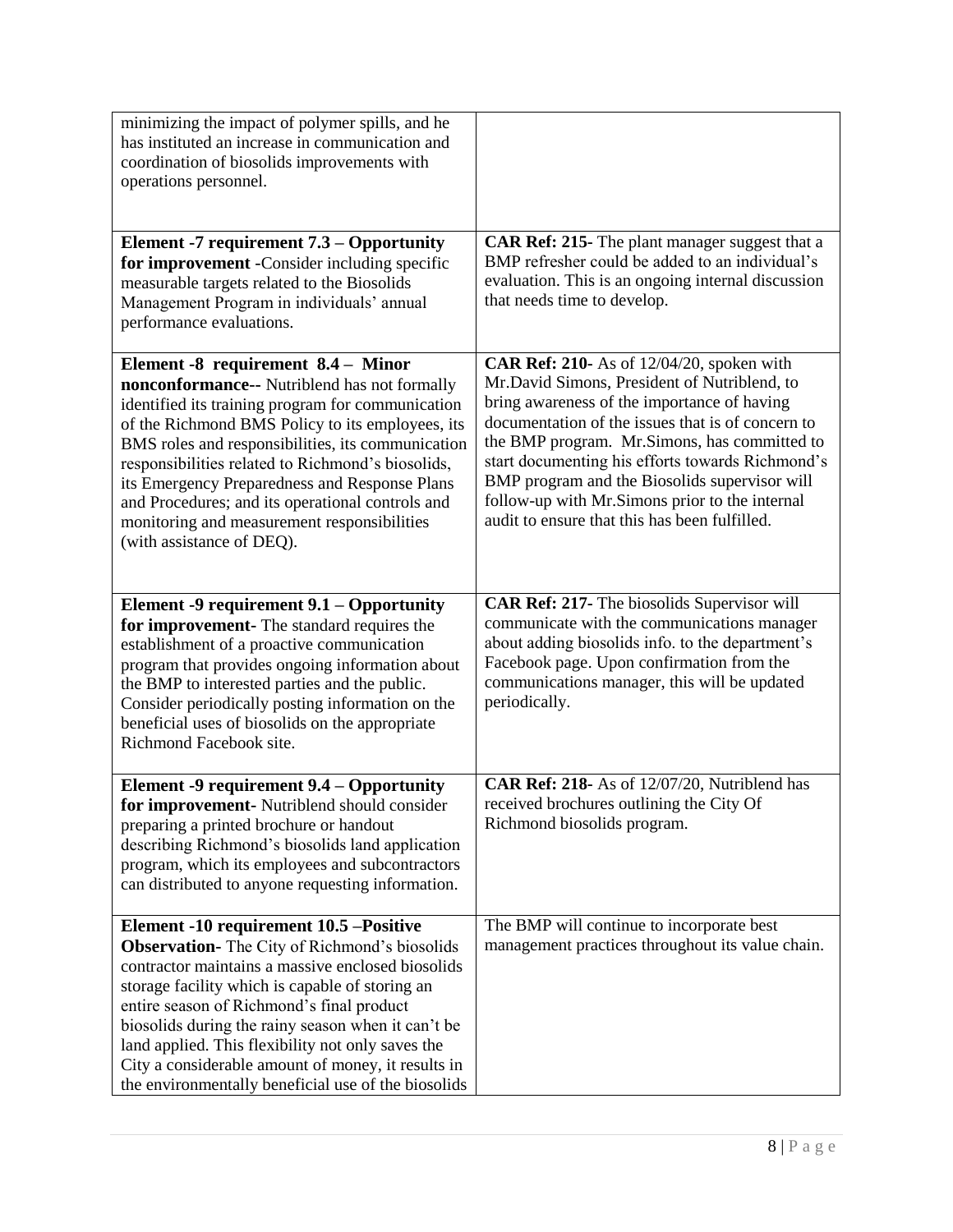| for agriculture or silviculture activities as opposed<br>to the wasteful disposal of a resource in a landfill.                                                                                                                                                                                                                                                                                                                                                                                                                                                                                                                                                                                  |                                                                                                                                                                                                                |
|-------------------------------------------------------------------------------------------------------------------------------------------------------------------------------------------------------------------------------------------------------------------------------------------------------------------------------------------------------------------------------------------------------------------------------------------------------------------------------------------------------------------------------------------------------------------------------------------------------------------------------------------------------------------------------------------------|----------------------------------------------------------------------------------------------------------------------------------------------------------------------------------------------------------------|
| Element -11 requirement 11.2 – Opportunity<br>for improvement- The standard requires that the<br>organization reviews and evaluates the<br>effectiveness of emergency preparedness and<br>response procedures, including communication<br>systems, and revises them as necessary. The City<br>of Richmond performed a mock spill exercise on<br>9 September 2020 but did not include a written<br>summary of evaluation of the effectiveness, also<br>the Standard Operating Procedure entitled<br>Biosolids Spill Response Plan does not address<br>periodic reviews and evaluations of the<br>emergency preparedness and response procedures,<br>such as spill drills or table top exercises. | CAR Ref: 219- Updated the Biosolids Spill<br>Response Plan to include an annual simulation of<br>the procedure. All future spill drill simulations<br>will include post evaluations.                           |
| Element -11 requirement 11.2 – Opportunity<br>for improvement- The standard requires that the<br>organization reviews and evaluates the<br>effectiveness of emergency preparedness and<br>response procedures, including communication<br>systems, and revises them as necessary. Because<br>the contractor has fairly frequent incidents<br>associate with biosolids spills it should consider<br>using those occurrences for its review and<br>evaluation of the effectiveness of it emergency<br>preparedness and response procedures. If there<br>have been no incidents within a year the contract<br>should consider implementing a spill drill.                                          | <b>CAR Ref: 220-</b> The contractor will include a post<br>evaluation of incidents involving biosolids spills.<br>The contractor has committed to doing annual<br>spill drill in the event no incidents occur. |
| Element -13 requirement 13.1 – Opportunity<br>for improvement- In section 5.23 Operational<br>problems of EMS procedure: Control Building<br>Digesters #1-5 SOP consider including in the<br>definition of a temperature decrease problem the<br>value of a drop below 95 degrees F, and in the<br>definition of a temperature increase problem the<br>value of an increase to 102 degrees F.                                                                                                                                                                                                                                                                                                   | CAR Ref: 221- As of 12/07/20, Updated the SOP<br>for Control Building Digesters #1-5, to include<br>temp. values for increase/decrease below setpoints<br>102 degrees F, and below 95 degrees F.               |
| Element -13 requirement 13.1 – Opportunity<br>for improvement- In section 5.0 Procedures of<br><b>EMS Procedure: Class B Biosolids sampling</b><br>consider describing the specific method used to<br>monitor and record the digester temperatures.<br>Also consider maintaining a record of the 15-day                                                                                                                                                                                                                                                                                                                                                                                         | <b>CAR Ref: 222-</b> As of 12/09/20, Updated the<br>Class B Sampling SOP, added "5.6-monitoring<br>method", and also added a column on Op10 that<br>will capture the 15-day rolling avg.                       |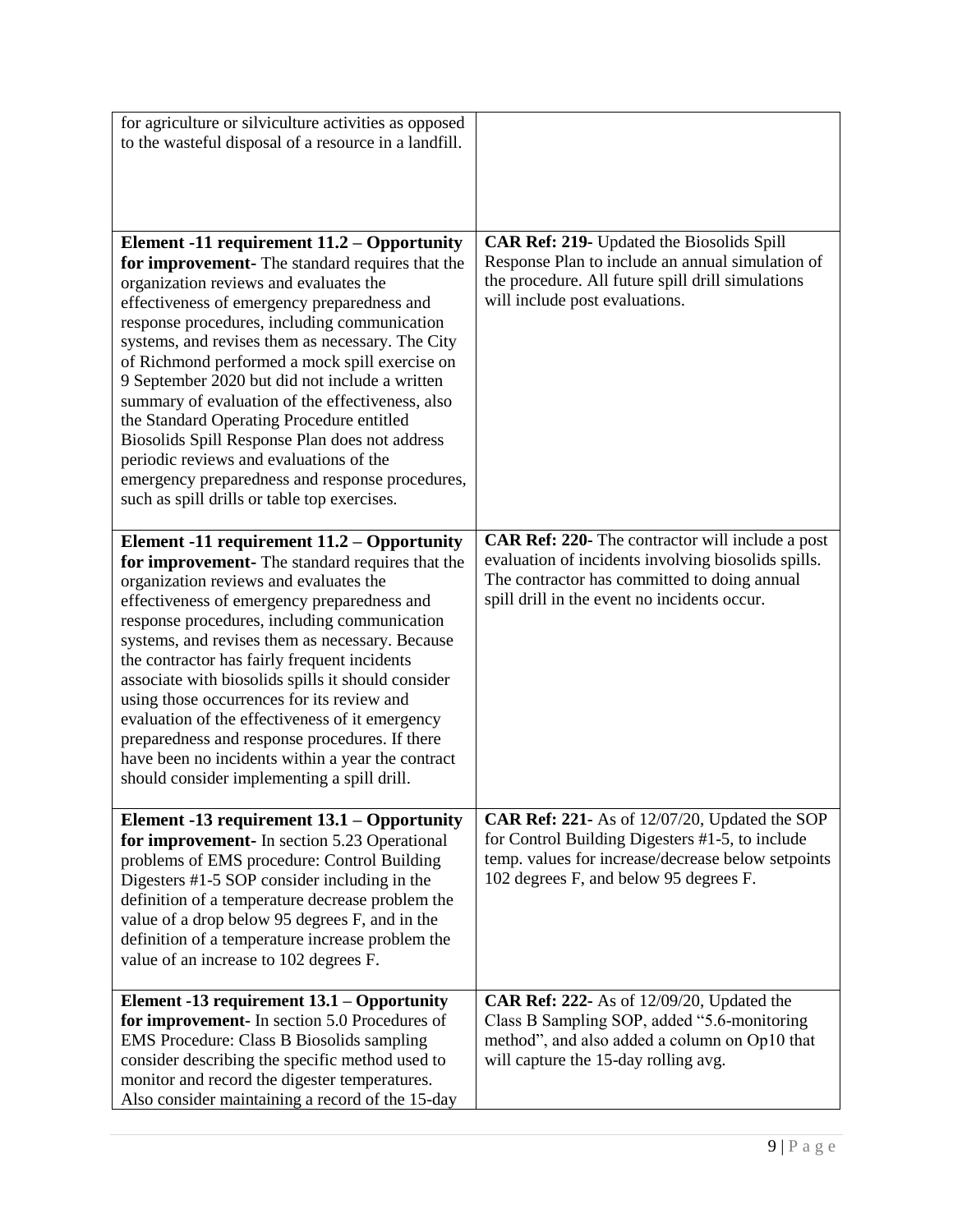| rolling average of digester temperatures to ensure<br>that the standard of having an average temperature<br>of between 35 and 55 degrees $C(95 - 131)$ degrees<br>F) for the mean cell residence time of 15 days is<br>met.                                                                                                                                                                                                                                                                                                                                                                                                                                                                                                                                                                                                                                                                                                                                                                                                                                                                                                                                                                                                                                                                                                                                                                                                                                                                                                                                           |                                                                                                                                                                                                                                                                                                                                                                                       |
|-----------------------------------------------------------------------------------------------------------------------------------------------------------------------------------------------------------------------------------------------------------------------------------------------------------------------------------------------------------------------------------------------------------------------------------------------------------------------------------------------------------------------------------------------------------------------------------------------------------------------------------------------------------------------------------------------------------------------------------------------------------------------------------------------------------------------------------------------------------------------------------------------------------------------------------------------------------------------------------------------------------------------------------------------------------------------------------------------------------------------------------------------------------------------------------------------------------------------------------------------------------------------------------------------------------------------------------------------------------------------------------------------------------------------------------------------------------------------------------------------------------------------------------------------------------------------|---------------------------------------------------------------------------------------------------------------------------------------------------------------------------------------------------------------------------------------------------------------------------------------------------------------------------------------------------------------------------------------|
| <b>Element 14 – Opportunity for improvement</b><br>- BMP Element 14 - Nonconformance:<br>Preventive and Corrective Action procedure<br>does not currently document in the procedure<br>the process of using CARs to address<br>opportunities for improvement.                                                                                                                                                                                                                                                                                                                                                                                                                                                                                                                                                                                                                                                                                                                                                                                                                                                                                                                                                                                                                                                                                                                                                                                                                                                                                                         | CAR Ref: 223- As of 12/07/20, updated Element<br>14 procedure to include how to address an<br>opportunity for improvement.                                                                                                                                                                                                                                                            |
| <b>Element 14 – Opportunity for improvement-</b><br>Consider promoting the use of CARs for the<br>improvement of operations identified by<br>operating and maintenance personnel.                                                                                                                                                                                                                                                                                                                                                                                                                                                                                                                                                                                                                                                                                                                                                                                                                                                                                                                                                                                                                                                                                                                                                                                                                                                                                                                                                                                     | CAR Ref: 224- The biosolids supervisor will<br>bring awareness to plant personnel about the use<br>of CARs.                                                                                                                                                                                                                                                                           |
| Element -14 requirement 14.5 and 14.6-<br>Minor nonconformance- The standard requires<br>that the organization documents corrective action<br>plans and describes what actions will be taken to<br>address the audit findings and tracks progress in<br>completing the corrective actions and periodically<br>updates the status to reflect completion.<br>A corrective action plan was developed to address<br>the following finding from the 2019 interim audit:<br>Element $2$ – Opportunity for improvement – The<br>City is committed to the NBP Code of Good<br>Practice, which sets forth as one of its principles<br>the preparation and maintenance of a formal plan<br>for preventive maintenance. The City uses<br>"Mainsaver" as a tool in accomplishing<br>preventive and corrective actions. he City has<br>identified three Key Performance Indicators<br>(KPIs) to improve performance for each of the<br>maintenance trades and each of the employees<br>within each trade. There is reported to be<br>tracking, checking and regular monthly reporting<br>on number of work orders completed, number of<br>open work orders, hours planned for each work<br>order versed actual hours required for<br>completion, total hours each employee spent<br>working on work orders verses total hours paid,<br>average time required to complete work orders in<br>each priority category, etc.<br>There is no monthly summary of the minutes of the<br>monthly meetings to include date, time, attendees,<br>discussion of overall performance in meeting | <b>CAR Ref: 211-</b> The maintenance program<br>manager has committed to holding these quarterly<br>meeting with his team and documenting the KPI<br>findings in a report which should include date,<br>time, attendees, and topics of discussion. The<br>biosolids supervisor will continue to follow-up<br>with the maintenance program manager for status<br>updates of this goal. |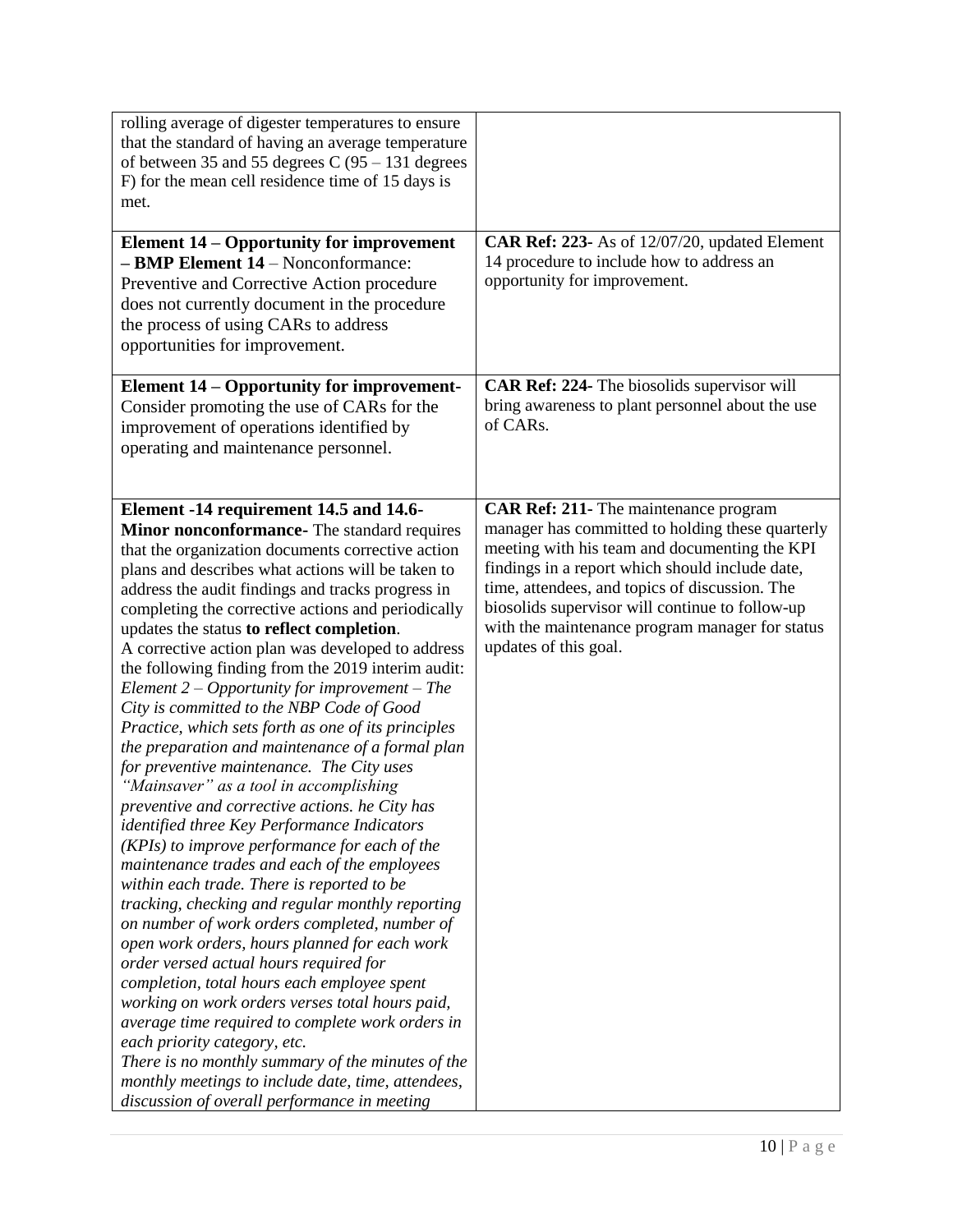| KPIs, identification and praising those individuals |  |
|-----------------------------------------------------|--|
| who are star performers in each of the              |  |
| appropriate KPI categories, as well as individuals  |  |
| who are most improved on a monthly basis,           |  |
| discussion of what things went well, discussion of  |  |
| areas of concern, and action items. Also provide    |  |
| recommendation of items that should be published    |  |
| in the periodic "Biosolids News" to share the       |  |
| accomplishment of the maintenance management        |  |
| group with all plant employees.                     |  |
| In spite of periodic checks and reminders on the    |  |
| corrective action needed to implement this          |  |
| corrective action no record (date, agenda,          |  |
| attendees, minutes and recommendations) of any      |  |
| monthly meetings was made in the last year.         |  |
| While this is a minor nonconformance this year, it  |  |
| has the potential if not addressed of becoming a    |  |
| major nonconformance next year and keeping          |  |
| Richmond from maintaining it certification status.  |  |
|                                                     |  |

### **E Goals and Objectives:**

The City of Richmond Public Utilities Biosolids Management Program continued to improve and redefine its goals and objectives program. The Biosolids team established 8 SMART goals that cover each of the four outcomes focal points of the NBP program as identified below:

- Environmental Performance,
- Regulatory Compliance,
- Relations with Interested Parties, and
- Quality Biosolids Management Practices.

The Biosolids team has made some modification to the current goals. Below is a table of goals and progress.

#### **F Summary**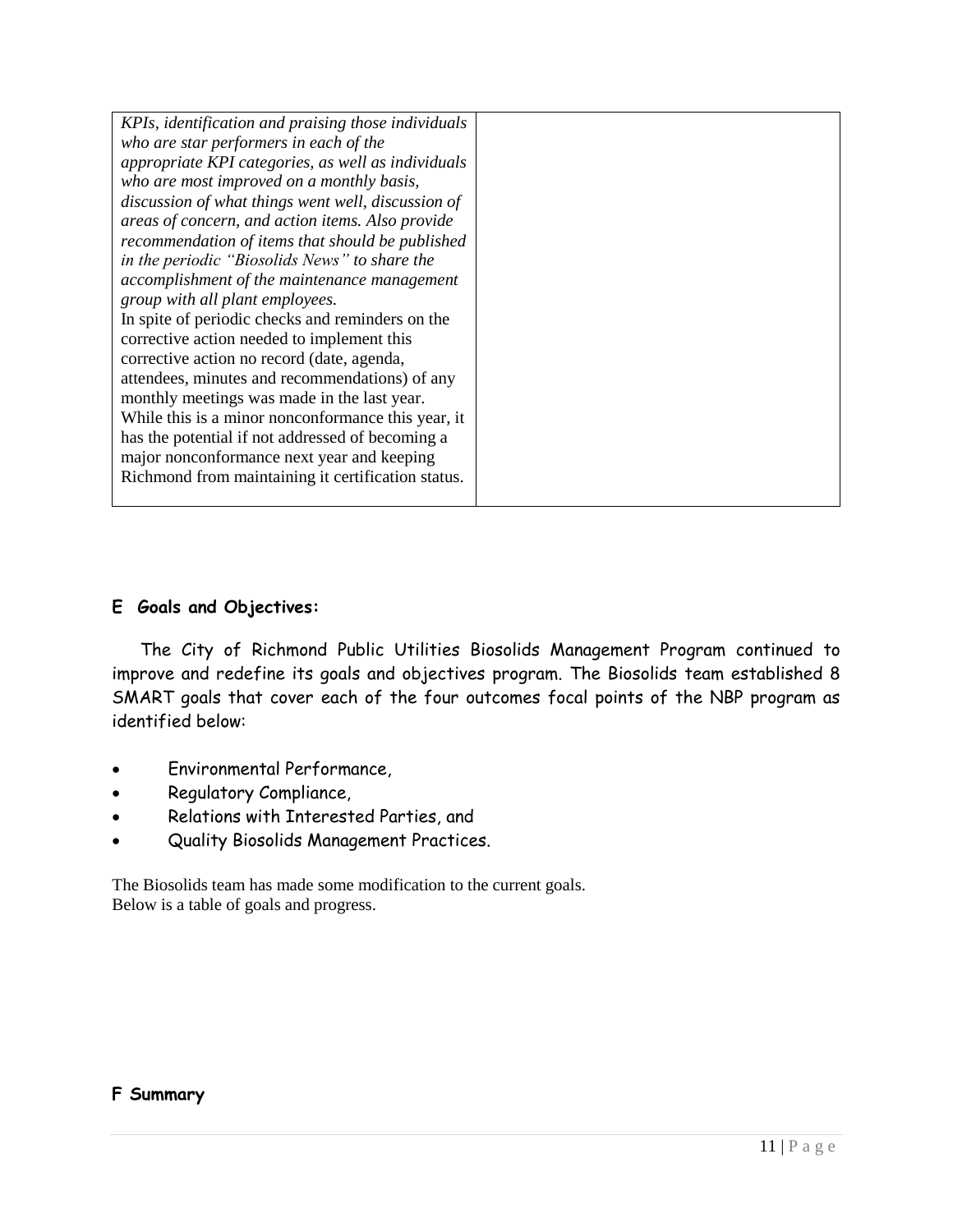| GOAL                                                                                                                                                  | <b>PROGRESS</b>                                                                                                                                                                                                                                                                                                                                                                                                                                                                                                                                                          |  |
|-------------------------------------------------------------------------------------------------------------------------------------------------------|--------------------------------------------------------------------------------------------------------------------------------------------------------------------------------------------------------------------------------------------------------------------------------------------------------------------------------------------------------------------------------------------------------------------------------------------------------------------------------------------------------------------------------------------------------------------------|--|
|                                                                                                                                                       |                                                                                                                                                                                                                                                                                                                                                                                                                                                                                                                                                                          |  |
| Lower the Average time of completion of<br>Work Order at the wastewater plant by 5%<br>from 40 in 2019 to 38 days for 2020 and to 30<br>days for 2021 | As dec-14, 8.7% of WO closed in 100 days and up,<br>7.8% closed the same day<br>86% closed in less than 1 week.<br>As of Aug-15:-4% WO closed in 100 days and up -<br>9.6% closed same day -40% in less than 2 weeks.<br>Nov-16: 13/12/38<br>As of Feb-17 updated the goal and set 5%<br>improvement.<br>2015:84 days<br>2016:37 days<br>June-2017 Biosolids: 33 days.<br>Oct-2017 Biosolids: 29 days.<br>Oct-2018 Biosolids: 18 days.<br>Sep 2019 WWTP: 40 days<br>Jan 2020 WWTP: 27 days<br>Apr 2020 WWTP: 18 days<br>Oct 2020 WWTP: 23 days<br>Dec 2020 WWTP: 25 days |  |
| Zero noticeable odors (less than 4 Dilution<br>Threshold DT) in the gravity thickening area<br>upon the start-up of the fermentation process.         | -5/1/2014: completed The foul air system for the<br><b>Gravity Thickeners</b><br>- As Nov-14: System is ready to start and waiting to<br>resolve some issues in the process of gravity<br>thickening.<br>May-16: odor control system in service.<br>Sept-16 Ordered an Olfactometer.<br>Oct-17: Operator started using the device to be more<br>familiar with.<br>Nov-18: stooped recording data due to short operation.<br>Aug-18:Started recording data<br>As of 10/13/19 DT=2<br>As of $11/2/20$ DT= 2<br>Dec. 2020: Goal has been achieved                           |  |
| Improve the ratio Preventive/Corrective<br>maintenance work hours from 56/44 in 2019<br>to 60/40 in 2020 to 70/30 for 2021                            | -Aug-15 Biosolids: 28/72<br>-Aug-16 Biosolids: 33/67<br>-June-17 Biosolids: 34/66<br>-Oct-17 Biosolids: 37/63<br>-Oct-18 Biosolids: $40/60$<br>Sep-19 WWTP: 56/44<br>Feb 20 Biosolids: 59/41<br>Sept 20 Biosolids: 60/40<br>Dec 20 Biosolids: 57/43                                                                                                                                                                                                                                                                                                                      |  |
| Obtain monthly average of 27% solids                                                                                                                  | As Dec-2017: Average: 26.2%<br>Dec 2018: Average: 27.6%<br>Sept 2019: Average of 26.4%<br>Dec 2019: Average of 26.5%<br>Mar 2020: Average of 27.0%<br>Jun 2020: Average of 26.9%<br>Sept 2020: Average of 27.3%<br>Oct. 2020: Average of 27.0%                                                                                                                                                                                                                                                                                                                           |  |
| Cover 100% of the Biosolids pad by 2021                                                                                                               | As of Oct-18: 30% of design with Preliminary<br>Engineering Report (PER) imminent.<br>Final PER expected in December 2018.                                                                                                                                                                                                                                                                                                                                                                                                                                               |  |